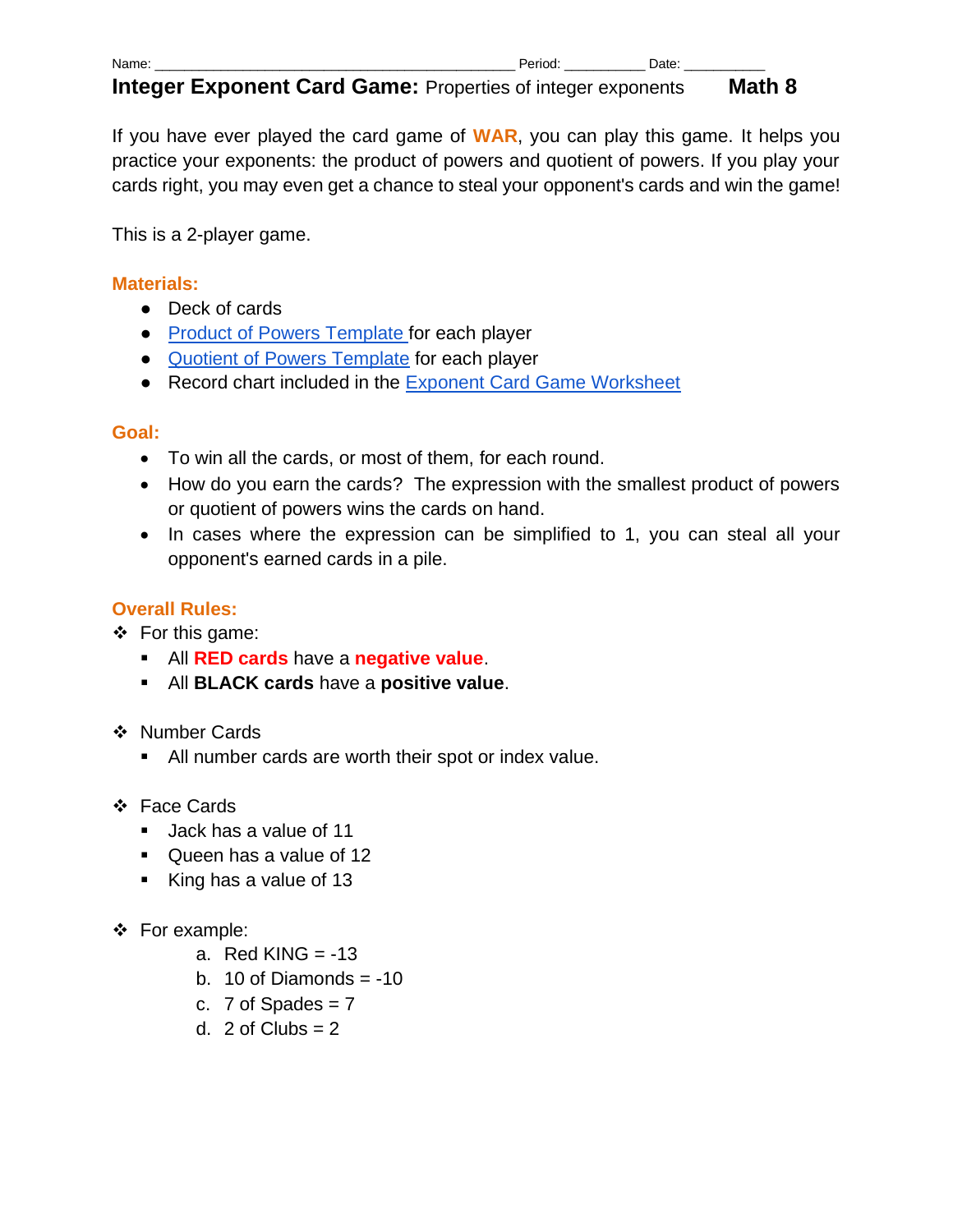#### **Round 1: Product of Powers**

- 1. Each player has a Product of Powers Template.
- 2. Lay down your top 2 cards, each in the exponent spot.
- 3. Compare your product of powers with your opponent's.
- 4. In cases where the product of powers is negative, you may keep it as it is. There is no need to make it positive.
- 5. Whoever has the SMALLEST product of powers wins all those 4 cards.
- 6. Keep winning cards in a separate pile.
- 7. Play again.
- 8. The game continues until:
	- There's a tie- tie breaker, WAR, just play 2 cards face down and 2 cards face up (4 more cards each) and calculate the new product of powers battle.
	- $\bullet$  If someone gets a simplified answer equal to 1 (this can be obtained if the resulting product of powers is zero), you take the winning pile of cards from your opponent.
	- Someone who can get all the cards, or most of them, is the **WINNER**!
- 9. Your teacher may end the round if no one wins in 10-15 min.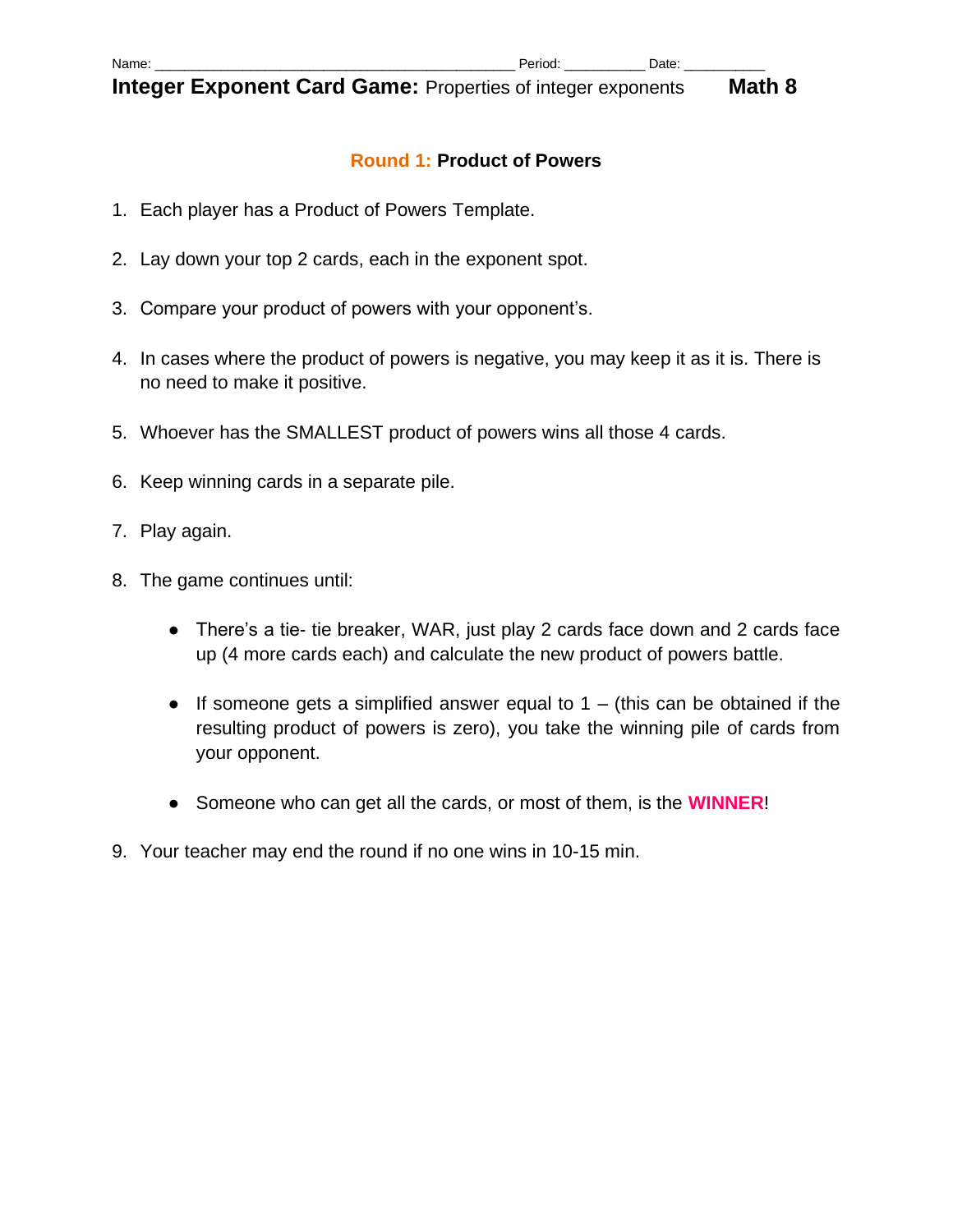#### **Round 2: Quotient of Powers**

- 1. Each player has a Quotient of Powers Template.
- 2. Players lay down 2 cards, face up, write the expression, and solve the quotient of powers.
- 3. Compare your quotient of powers with your opponent's.
- 4. Whoever has the SMALLEST quotient of powers wins all those 4 cards.
- 5. In cases where the quotient of powers is negative, you may keep it as it is. There is no need to make it positive.
- 6. Keep winning cards in a separate pile.
- 7. Play again.
- 8. Play continues until:
	- There's a tie- tie breaker, WAR, just play 2 cards face down and 2 cards face up (4 more cards each) and calculate the new quotient of powers battle.
	- $\bullet$  If someone gets a simplified answer equal to 1 (this can be obtained if the resulting quotient of powers is zero), you take the winning pile of cards from your opponent.
	- Someone who can get all the cards, or most of them, is the **WINNER**!
- 9. Your teacher may end the round if no one wins in 10-15 min.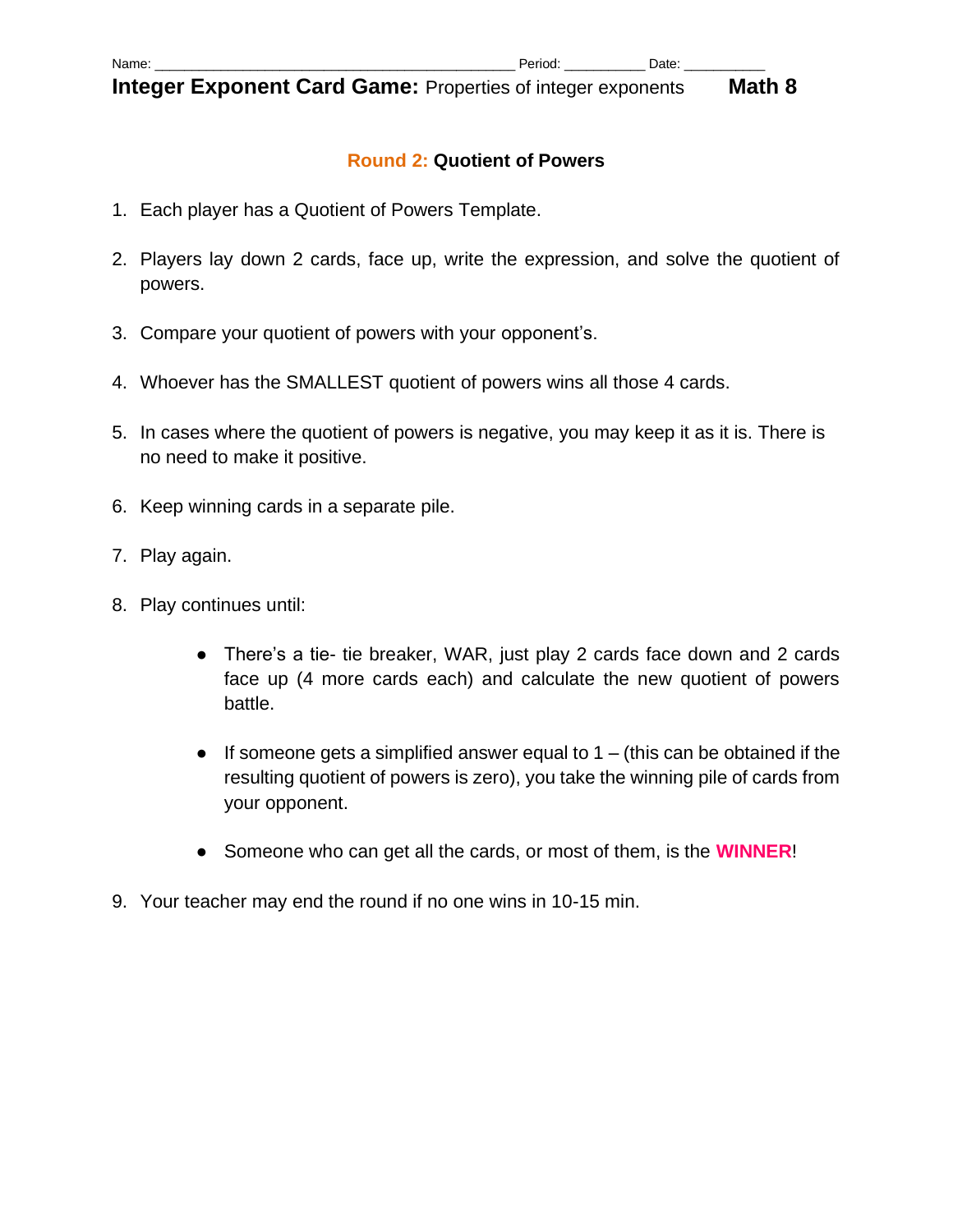| Name |  | 4 I F |
|------|--|-------|
|------|--|-------|

# **Round 1: Product of Powers Record Sheet**

Use this chart to record each hand, expression and solution.

Notes to the designer:

- When writing quotients with exponents, make them in the vertical form with a top and bottom, in the form  $\frac{1}{x}$  (not a backslash)
- Students do not need to name the cards they play, but here is an example of a hand, along with the variable product and exponents. Provide room for students to write their equations to show their work. Students need a separate record sheet for each round - one for Product of Powers round and another one for Quotient of Powers round.

| <b>Cards on Hand</b> | <b>Expression</b> | Solution                                       |
|----------------------|-------------------|------------------------------------------------|
| x<br>x               |                   | $x^{11} \cdot x^{-13}$ $x^{11+(-13)} = x^{-2}$ |
|                      |                   |                                                |
|                      |                   |                                                |
|                      |                   |                                                |
|                      |                   |                                                |
|                      |                   |                                                |
|                      |                   |                                                |
|                      |                   |                                                |
|                      |                   |                                                |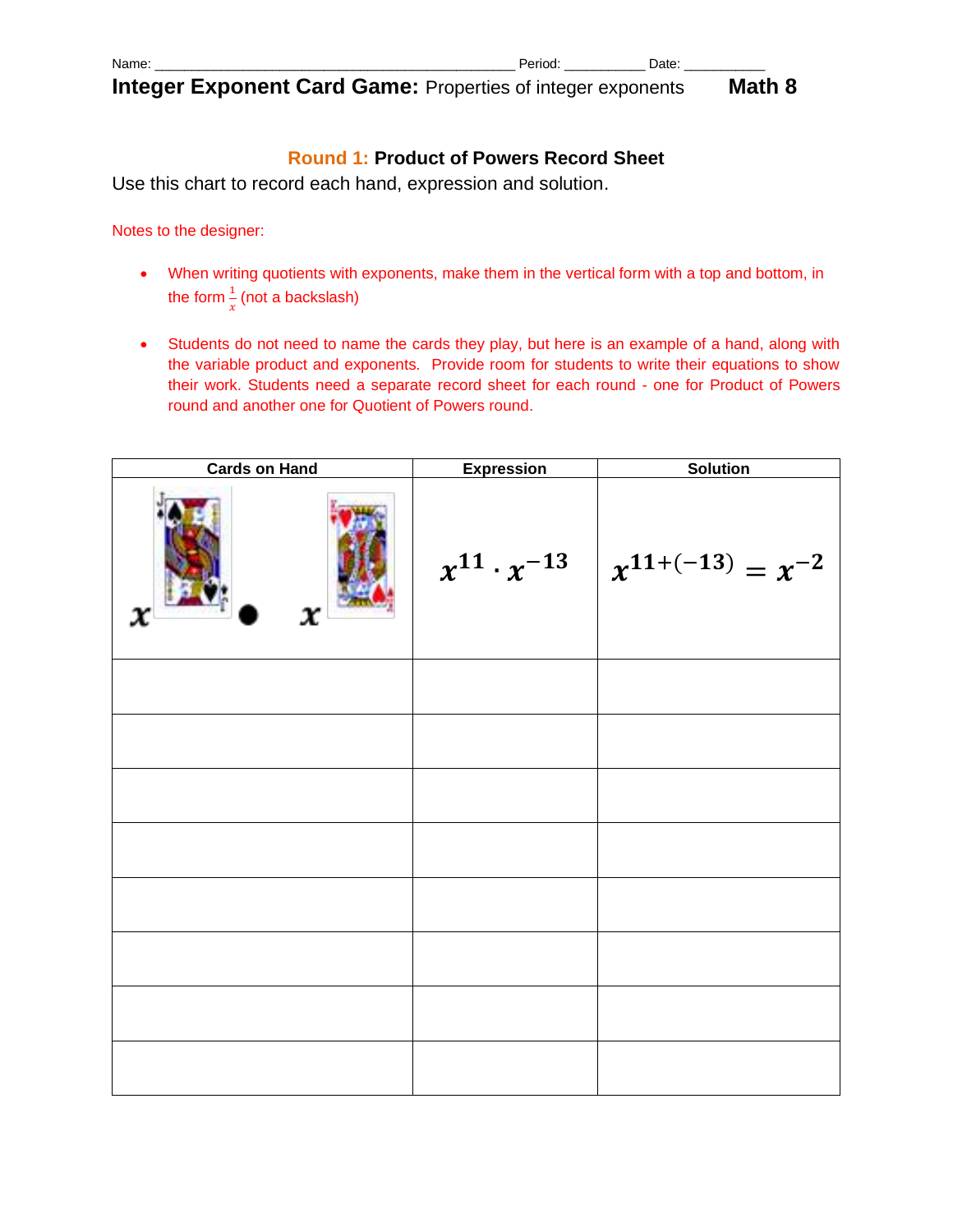| . .<br>Name |  |  |
|-------------|--|--|
|             |  |  |

# **Round 2: Quotient of Powers Record Sheet**

Use this chart to record each hand, expression and solution.

Notes to the designer:

- When writing quotients with exponents, make them in the vertical form with a top and bottom, in the form  $\frac{1}{x}$  (not a backslash)
- Students do not need to name the cards they play, but here is an example of a hand, along with the variable product and exponents. Provide room for students to write their equations to show their work. Students need a separate record sheet for each round - one for Product of Powers round and another one for Quotient of Powers round.

| <b>Cards on Hand</b> | <b>Expression</b>        | <b>Solution</b>                               |
|----------------------|--------------------------|-----------------------------------------------|
| x<br>x               | $\frac{x^{11}}{x^{-13}}$ | $x^{11-(-13)}$<br>= $x^{11+13}$<br>= $x^{24}$ |
|                      |                          |                                               |
|                      |                          |                                               |
|                      |                          |                                               |
|                      |                          |                                               |
|                      |                          |                                               |
|                      |                          |                                               |
|                      |                          |                                               |